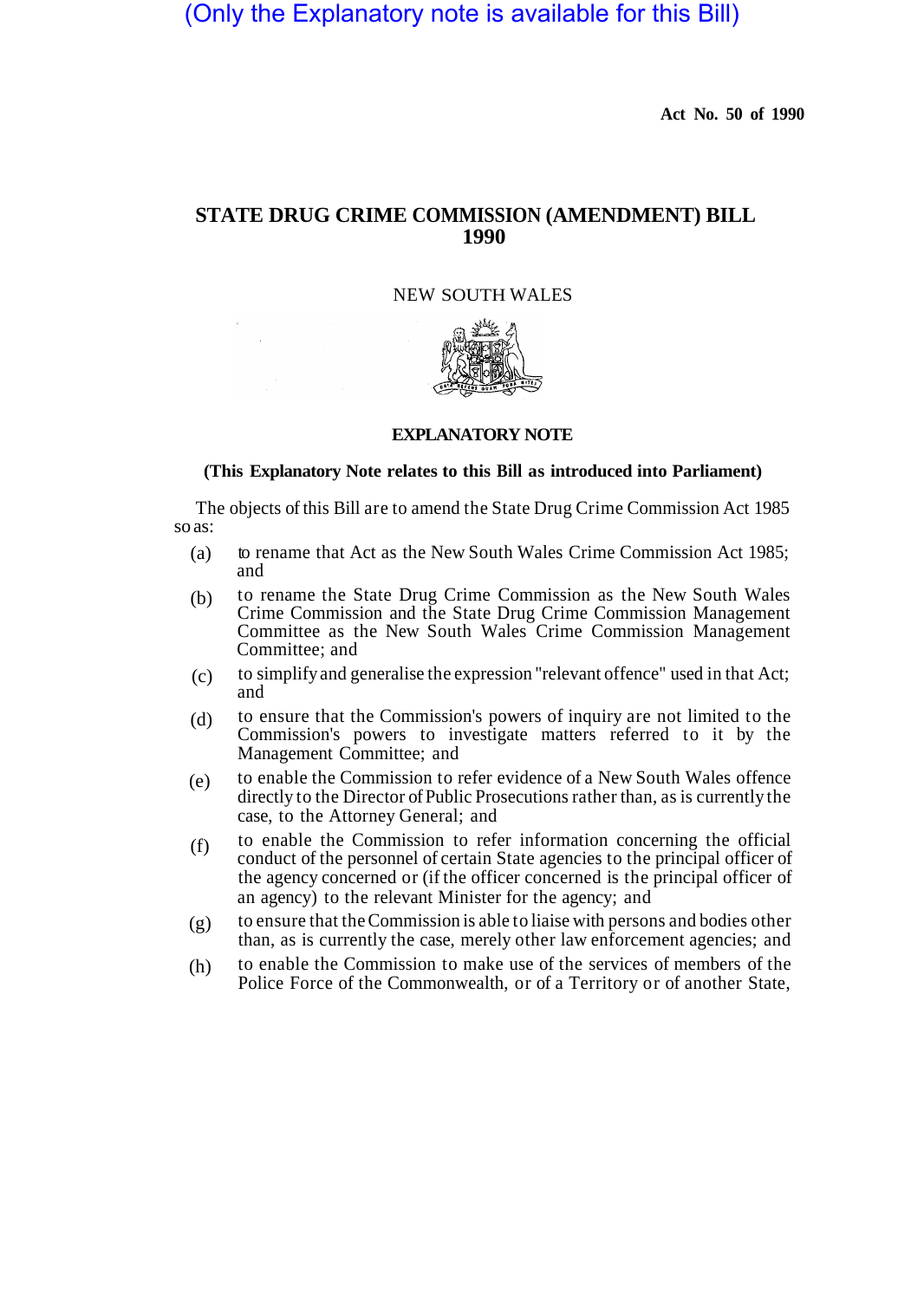rather than, as is currently the case, members of the New South Wales Police Force only, and

- (i) to increase certain penalties and to provide for the conversion of all monetary penalties to penalty units; and
- (j) to override a provision that currently restricts the power of a Local Court to impose concurrent sentences on persons convicted of offences against the Principal Act; and

(k) to make other amendments of a minor, consequential and ancillary nature, and to amend the Defamation Act 1974 so as to allow the Commission the protection of certain provisions of that Act relating to the publication of information to and by, and concerning the proceedings of, the Commission.

**Clause 1** specifies the short title of the proposed Act.

**Clause 2** provides for the commencement of the proposed Act on a day or days to be proclaimed.

**Clause 3** is a formal provision that gives effect to the Schedules of amendments to the State Drug Crime Commission Act 1985.

**Clause 4** is a formal provision that gives effect to the Schedule of amendments to the Defamation Act 1974.

# **SCHEDULE 1 - AMENDMENT OF STATE DRUG CRIME COMMISSION ACT 1985**

**Schedule 1 (L)** amends section 1 (Short title) so as to rename the Principal Act as the New South Wales Crime Commission Act 1985.

**Schedule 1 (2) (a) and (c), (3) and (10)** amend sections 3 (Definitions), 5 (The Commission) and 24 (The Management Committee) so as to rename the State Drug Crime Commission as the New South Wales Crime Commission and the State Drug Crime Commission Management Committee as the New South Wales Crime Commission Management Committee.

**Schedule 1 (2) (b)** replaces the definition of "investigation" in section 3 with a new definition that makes it clear that an investigation refers only to the investigation by the Commission of I matter that has been referred to it by the Management Committee.

**Schedule l (2) (d) and (e)** amend the definition of "member of the staff of the Commission" in section 3 as a consequence of the amendments to section 32 to be effected by ScheduIe  $1$  ( $\overline{2}$ ).

**Schedule I (2) (f)** amends the definition of "relevant offence" in section 3 so as to generalise and simplify that definition.

**ScheduIe 1 (2) (g)** omits section 3 (IA) as a consequence of the amendment to the definition of "relevant offence" in section 3 to be effected by Schedule 1 (2) (1).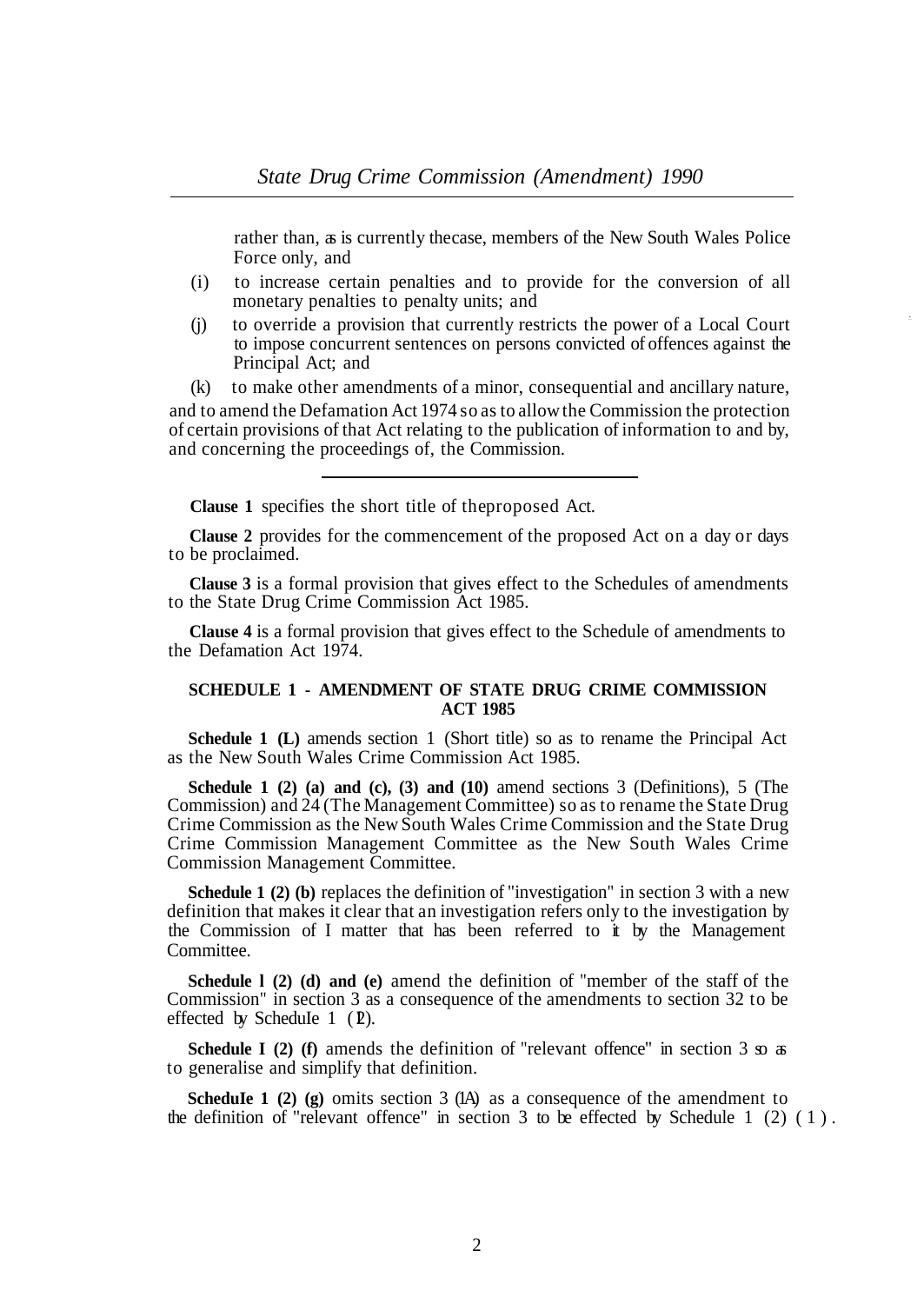**Schedule l (4) (a)** amends section 6 (Principal functions of the Commission) so as to ensure that the Commission's general powers of inquiry are not limited by the powers of investigation expressly conferred on it by the Principal Act.

**Schedule 1 (4) (b)** further amends section 6 so as to ensure that the Commission may pass on to the appropriate authorities information or evidence that it obtains otherwise than in the course of its investigations.

**Schedule 1 (4) (c)** further amends section 6 so as to enable the Commission to refer evidence of a New South Wales offence directly to the Director of Public Prosecutions rather than, as is currently the case, to the Attorney General. Evidence of other offences will continue to be referred to the Attorney General.

**Schedule 1 (4) (d)** further amends section 6 so as to enable the Commission to refer information concerning the official conduct of the personnel of certain State agencies to the principal officer of the agency concerned or (if the officer concerned is the principal officer of an agency) to the relevant Minister for the agency.

**Schedule 1 (4) (e)** further amends section 6 so as to abolish the existing requirement that the Commission provide the Management Committee with full details of evidence furnished to the Attorney General or to the Director of Public Prosecutions under that section.

**Schedule 1 (5)** amends section 7 (Liaison with other bodies) so as to put beyond doubt that the Commission can liaise with persons and bodies other than law enforcement agencies.

**Schedule 1 (6)** amends section 9 (Delegation by Commission) so as to provide that the only power that the Commission is not empowered to delegate is the power of delegation conferred by that section.

**Schedule 1 (7)** amends section 14 (Reimbursement of expenses of witnesses) so as to remove the reference in that section to a prescribed scale of costs. No scale of costs is currently prescribed or proposed to be prescribed.

**Schedule 1 (8)** amends section 18 (Failure of witnesses to attend and answer questions etc.) so as to remove a provision that allows a person to refuse to produce a document or thing that relates to proceedings for an offence in respect of which a charge has been laid.

**Schedule 1 (9)** extends section 22 (Contempt of Commission) so as to apply the section to persons who hinder or obstruct the Commission's staff in the exercise of the Commission's functions.

**Schedule 1 (11)** amends section 25 (Functions of the Management Committee) so as to ensure that the Committee may refer matters to the Commission only if they are of a kind in respect of which ordinary police methods of investigation are unlikely to be effective.

**Schedule 1 (12) (a) and (14) (g)** amend section 32 (Staff of Commission) and Schedule 1 so as to replace references to the repealed Public Service Act 1979 with references to the Public Sector Management Act 1988.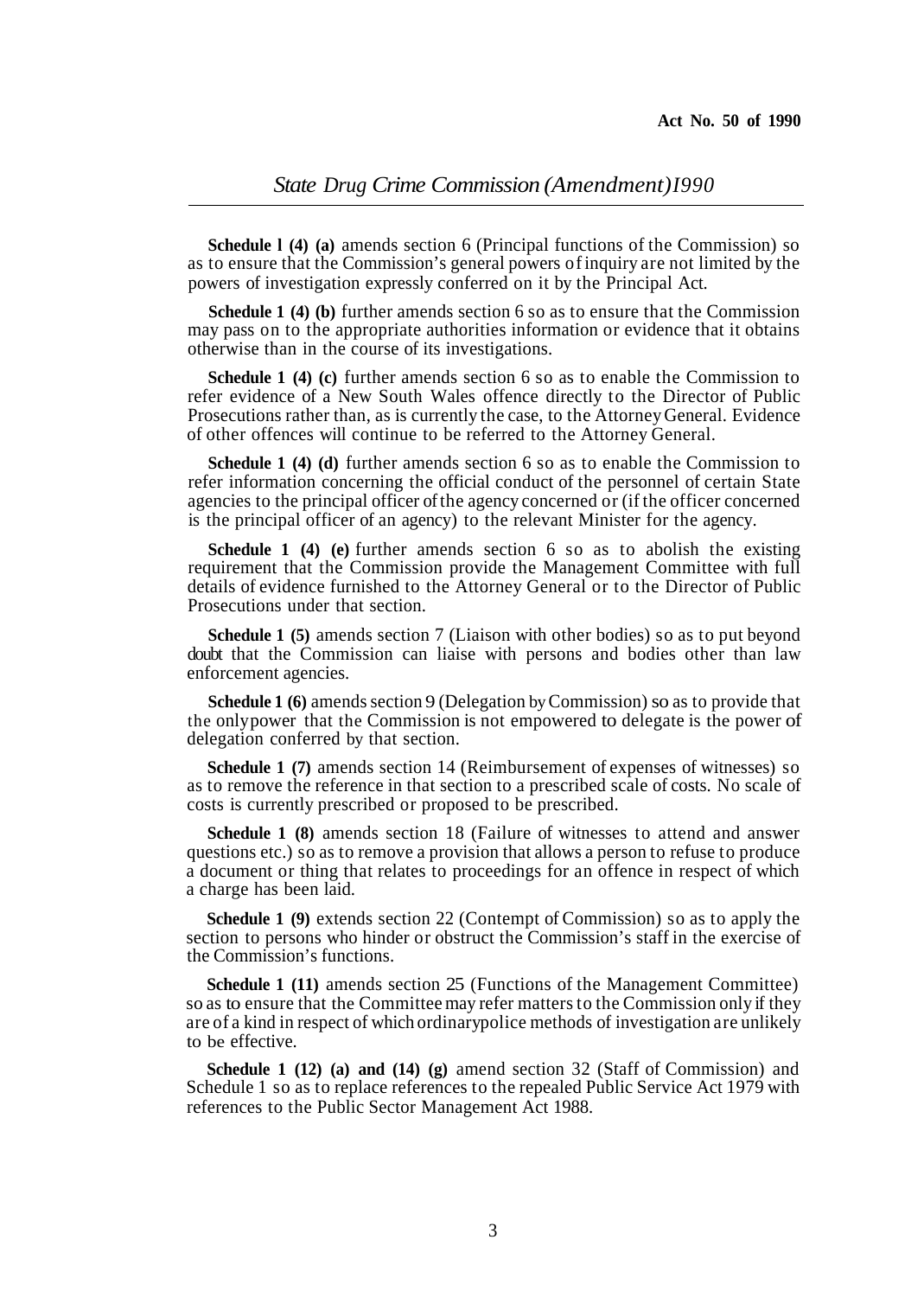**Schedule 1 (12) (h) and (d)** amend section 32 as a consequence of the enactment of the Public Sector Management Act 1988.

**Schedule 1 (12) (c)** further amends section 32 so as to enable the Commission to make use of the services of members of the Police Force of the Commonwealth, or of a Territory or of another State, rather than, as is currently the case, members of the New South Wales Police Force only.

**Schedule 1 (13)** amends section 36 (Proceedings for offences) so as to ensure that sentences of imprisonment imposed in respect of offences arising under the Principal Act may be made to run consecutively, rather than concurrently, wth other sentences of imprisonment to which convicted persons may be subject. The proposed subsection will apply notwithstanding any other Act or law to the contrary in particular, it will apply notwithstanding section 444 of the Crimes Act 1900 which currently restricts the power of a Local Court to impose concurrent sentences.

**Schedule 1 (14) (a)–(f)** amend Schedule 1 (Provisions relating to the Members of the Commission) so as:

- (a) to abolish the existing age restrictions that apply to members of the Commission; and
- (b) to provide that, in the absence of the Chairperson of the Commission and in the event that an acting chairperson is not appointed, the senior available member (determined by Iength of service or, where length of service is equal by such other criterion as the Minister may direct) is to act as chairperson; and
- (G) to provide that a member of the Commission who is acting as chairperson is not to be taken to be absent from his or her office as a member while so acting; and
- (d) to provide that, in the event of a vacancy in the office of a member of the Commission, the vacancy does not have to be filled unless the Commission has ceased to be duly constituted.

**Schedule 1 (15)** amends Schedule 2 (Provisions relating to the Procedure of the Commission) so as:

- (a) to provide that a quorum of the Commission is to consist of the Chairperson (or acting chairperson) of the Commission together with any one other member; and
- (b) to make an amendment consequential on the amendment to be effected by Schedule 1 (14) (b).

# **SCHEDULE 2 - FURTHER AMENDMENT OF STATE DRUG CRIME COMMISSION ACT 1985 IN RELATION TO PENALTIES**

**Schedule 2 (2)** increases the maximum monetary penalty that may be imposed for an offence under section 13 (Hearings) from \$2,000 to \$10,000 and the maximum term of imprisonment that may be imposed for such an offence from 1 year to 2 years.

**Schedule 2 (4)** increases the maximum monetary penalty that may be imposed for an offence under section 18 (Failure of witnesses to attend and answer questions etc.)